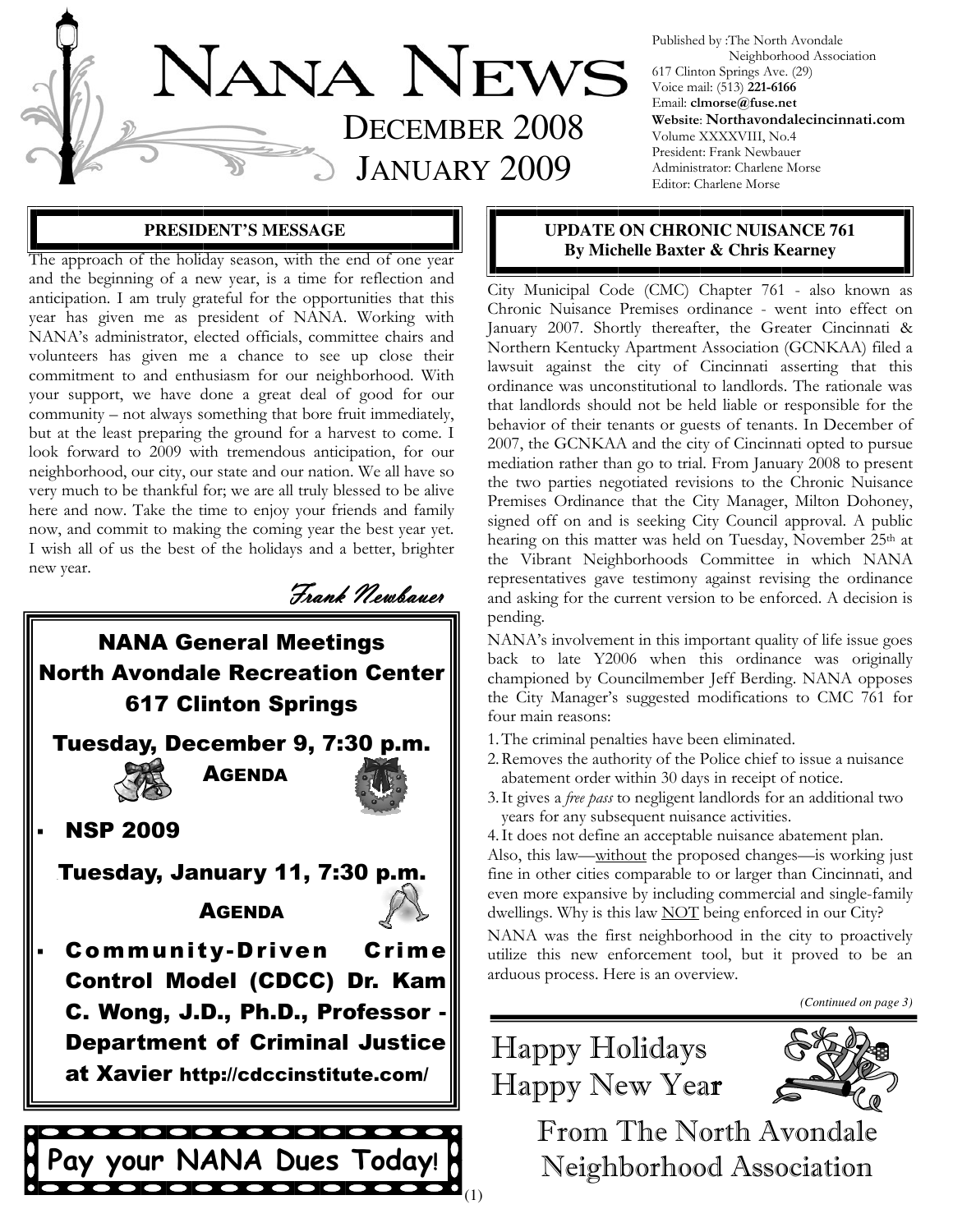## NORTH AVONDALE

●617 Clinton Springs ● 961-1584 northavondale@cincinnati-oh.gov



## Holiday Camp

Monday, Dec 22-Wednesday, Dec 24 (\$15 per day, 7am-6pm except 12/24 - close at 4pm)

Monday, Dec 29-Wednesday, Dec 31 (\$15 per day, 7am-6pm)

- > The Recreation Center will be closed Thursdays December 25th and January 1st. Monday. January 19th the Rec Center will also be closed for Dr. Martin Luther King Jr. holiday.
- > On Monday, December 8th, basketball league games begin at N. Avondale Recreation Center. Come out and support the youth by cheering at one of their games!
- $\triangleright$  A 12 & under basketball team will play in a tournament the week after Christmas. Questions? Call Randy Wagner at 961-1584. (Free-but must have membership)
- Holiday Art Show Friday, December 12th from 6:30-7:30 (Free admission, items for sale)
- $\triangleright$  Healthy Activities
- Yoga Mon & Wed from 6-7pm, Free with membership
- Aerobics Workout Party Tues & Thurs. 6-7:30 and Sat 12:15-2pm, \$25/month or \$5/class plus membership
- Tai Chi Thursdays at 6pm, Free with membership
- Senior Line Dancing Mon & Wed. 10-11:30am, Free with membership
- Weight Room, \$10 per quarter with membership
- Sauna, Free with membership
- Center memberships are only \$15 Adults and \$5 Seniors/ Teens/Children.

 (Records/Professional Day) Mini-Camp Friday, January 2, 2009 & Friday, January 16, 2009 (\$15 per day,7am-6pm)

 $\triangleright$  Saturday, January 24 Do Right walking event from 10 am - Noon

## **NORTH AVONDALE MONTESSORI** ●**363-3900** ● **876 G**lenwood ● **www.namrockets.org/**

 Fathers at North Avondale Montessori **ALS** (NAM) have a unique opportunity to help their school, build relationships, and have fun. NAM has an active and fun "Fathers Group". This fall, the group helped NAM move into a temporary location - the former Burton School that NAM will use until their new school building opens in the fall of 2010. The "Fathers Group" has since helped with unpacking, painting, landscaping, the creation of new "Peaceful Playground" and other projects that beautify our temporary location and make it feel like home. The "Fathers Group" has also organized fun activities that help families connect, such as when 60 members of the NAM community watched the Reds thrash the Brewers 11-2 and the October Camping trip to Stonelick State Park, with its hayrides, pumpkin carving, and its "haunted hike".

# **Impact the World in 30 minutes!**<br>WE NEED YOUR HELP!!!

North Avondale Montessori (NAM) is in need of LOTS of tutors for 2008-2009

School Year!

YOU can be the one to help a child . . . And one child at a time . . . we can change the world.

Please seriously consider being a tutor at NAM. Just 30 minutes a week will make a world of difference.

Every Minute Counts! Sahara Shackelford, Coordinator of Volunteers

363-3934 Shacksa@cps-k12.org

## *Any time Mon-Fri, 8 AM-2:00 PM*

*Before work* ◘ *Lunch-time* ◘ *After 3rd shift Parents* ◘ *Grandparents* ◘ *Friends* ◘ *Relatives* ◘ *Guardians*  Retirees ◘ Co-workers ◘ Businesses ◘ Religious Groups ◘ Clubs ◘ Fraternities ◘ Sororities ◘ College Students ◘ For Service Hours

## **THE NEW SCHOOL MONTESSORI** ●**281-7999** ● 3 Burton Woods Lane ●www.thenewschool.cc

"Pure Fun" — Entertainment Weekly

"Some of the most inspired and intelligent kids lyrics ever." - Amazon.com For the third straight year, The New School Montessori is proud to bring Justin Roberts to the greater Cincinnati area. He will perform two concerts at the Mayerson JCC on Saturday, February 7.

 In 1998, Justin Roberts released his first CD, Great Big Sun, and the critics took note. Sesame Street Parents Magazine named the collection its "Best Music Gift of the Year." Since then Justin has released 8 more CDs with his latest called Pop Fly.

 Justin's music has appeal to both kids and adults with lyrics that are unexpectedly intelligent and whimsically rocking. We've made sure there's ample room for wiggling in the aisles and up front for those who want a real dance floor under their feet.

 Justin has performed in front of millions of people on The Today Show and has received raves from national media including The New York Times, Newsweek, People Magazine, Entertainment Weekly, and The Chicago Tribune.

We hope you'll join us on February 7th for an afternoon of what People Magazine calls "On your feet fun and laugh-outloud funny."

Tickets can be purchased at www.mycommunitytickets.com (Enter 45236 as the zip code to quickly find the listing) or at The Blue Manatee Bookstore for \$15. Show times are at 11:00 and 1:00 on Saturday, February 7 at Mayerson JCC in Amberly Village.

Ann Baumgardner Development/Marketing Director

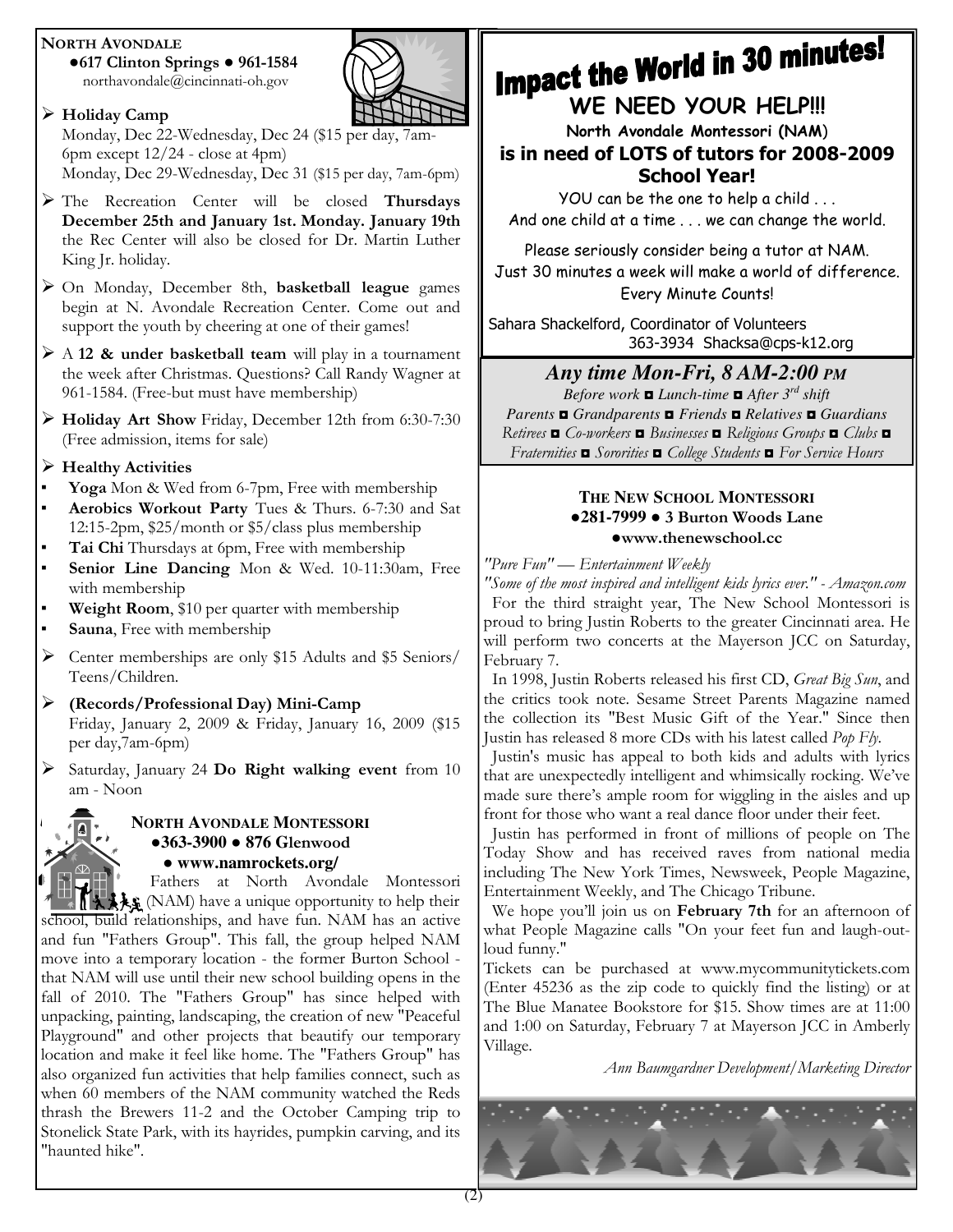### *(Continued from page 1)*

- On September 7th, 2007, NANA met with Assistant City Manager, Scott Stiles, and Captain Isaac from District 4 and Ernie McAdams from the City's Law Department. Mr. McAdams stated in that meeting, " that CMC 761 was not being selectively enforced." Michelle Baxter presented data and public records in the meeting that proved, contrary to his assertions that the law had never been enforced as it was written (i.e. to the letter of the law). NANA's Landlord Accountability Committee informed CMC 761's sponsor, Jeff Berding, that CMC 761 was not being enforced. Then on October 9<sup>th</sup> 2007—when Councilman Jeff Berding was running for re-election—he came to NANA's General Meeting and announced that CMC 761, was reinstated by Law and public safety meeting per LTC Damasi (earlier that same day). NANA's obvious question was, "How can a law be reinstated when it had never been un-instated? There was never an injunction so this essentially confirms that the law was not being enforced for the first ten months of its existence".
- $\geq$ On January 16<sup>th</sup> 2008, NANA, with then President Tim Yosmali, met again with Councilman Jeff Berding in his office to ask for assistance in seeing that this ordinance was truly enforced. Berding promised NANA a place at the table during revisions to the ordinance. Berding stated to Michelle that North Avondale knows more about this law than anyone else.
- >On March 6<sup>th</sup> NANA meet with Councilman Berding, LTC James Whalen (CPD) and Christine Zimmer (Law Dept). NANA was promised in that meeting that the Police and Law department would follow the letter of the law vs. the spirit of the law to abate chronic nuisances.
- $\triangleright$  On October 1<sup>st</sup>, 2008, NANA discovered that City Manager Dohoney made proposed changes to CMC 761. Mr. Dohoney submitted these changes to the Vibrant Neighborhoods, Recreation and Public Services Committee for approval. NANA submitted a list of questions concerning the proposed changes to Councilmember Laketa Cole. On October 14th NANA (President Newbauer, Amy Yosmali, Charlene Morse, Chris Kearney, Michelle Baxter, Gerry Kraus) testified at the Committee Meeting in strong opposition to the proposed changes. Ms. Cole was very supportive of NANA's position and tabled the approval until a written report by Christine Zimmer, Cincinnati Law Department, for community input was submitted. The questions NANA submitted are still not answered nor the requested report presented
- $\geq$ On November 25<sup>th</sup> a Public Hearing was held for community input as part of the Vibrant Neighborhoods Committee Meeting. Powerful testimony given by NANA (Chris, Michelle, Charlene, Marvin who read parts of Amy's letter to the City) was presented at the Public Hearing.

At the hearing NANA presented the list of questions regarding the City Manager's proposed modifications to CMC 761 that are public record and will be taken into account when the Law Department prepares its report. NANA also presented the Y2008 nuisance notification

letters\* sent by our District 4, along with all the other districts:

- 0 nuisance letters went out from District 2 & District 3
- 1 letter went out from District 1
- 6 letters went out from District 5
- Letters went out to 30 properties in District 4 with North Avondale receiving the most letters involving 12 properties. The balance of the letters went to Avondale, Mt. Auburn and Walnut Hills.
	- Of the 12 properties receiving letters in North Avondale, 7 have responded with nuisance abatement plans
	- 3 of those plans are from one landlord with 3 different nuisance properties. Those 3 plans are almost identical with even the same typos.
	- These twelve properties have proceeded to accumulate 273 additional nuisance calls after receiving their nuisance notification letters. Therefore, it is very important that these abatement plans be periodically reviewed for effectiveness and progress.

It was gratifying to have NANA's concerns affirmed by each councilperson on the Vibrant Neighborhoods Committee: Ms. Laketa Cole, Ms. Roxanne Qualls, Mr. Chris Monzel and Mr. Cecil Thomas. The City Manager's suggested modifications to CMC 761 were held back in committee until the Law Department (Mr. Ernie McAdams and Ms. Christine Zimmer ) can report back with a report on how best to proceed from here such that the public's interests are put ahead of all other interests. We would not be in this position today if it wasn't for the broken promises or if the law was being enforced. Hopefully, with this new found interest and support as well our lessons learned the New Year will move us forward to a safer community

The following links are on www.northavondalecincinnati.com Current Issues page.

- To view the ordinance go to: http://www.municode.com/ resources/gateway.asp?pid=19996&sid=35
- To view the proposed changes go to: http://cityegov.cincinnati-oh.gov/Webtop/ws/council/public/ child/ResultSet?w=doc\_no%3D%27200801151% 27&rpp=-10 (changes to the ordinance are underlined)
- To view our questions go to: http://city-egov.cincinnatioh.gov/Webtop/ws/council/public/child/ResultSet? w=doc\_no%3D%27200801431%27&rpp=-10 Click communication

 $*A$  property with too many (as defined in the ordinance) arrests and calls for service is considered a public nuisance and receives a letter from the Police. Within 30 days the landlord is required to present a written plan

**• District 1** (Downtown, Over-the-Rhine, Mount Adams, Pendleton Queensgate, West End) District 2 (California, Columbia Tusculum, Evanston, East End, East Walnut Hills, Hyde Park, Linwood, O'bryonville, Oakley, Pleasant Ridge, Madisonville, Mount Lookout, Mount Washington, Kennedy Heights) District 3 (East Westwood, Westwood, Price Hill, English Woods, Fay Apartments, North  $\dot{\mathcal{C}}$  South Fairmount, Millvale, Riverside, Saylor Park, Sedamsville and South Cumminsville) District 5 (Camp Washington, Clifton, College Hill, Fairview, Findlater Gardens, Mount Airy, Northside, Silver Oak Estates, Spring Grove Village, University Heights, Winton Terrace